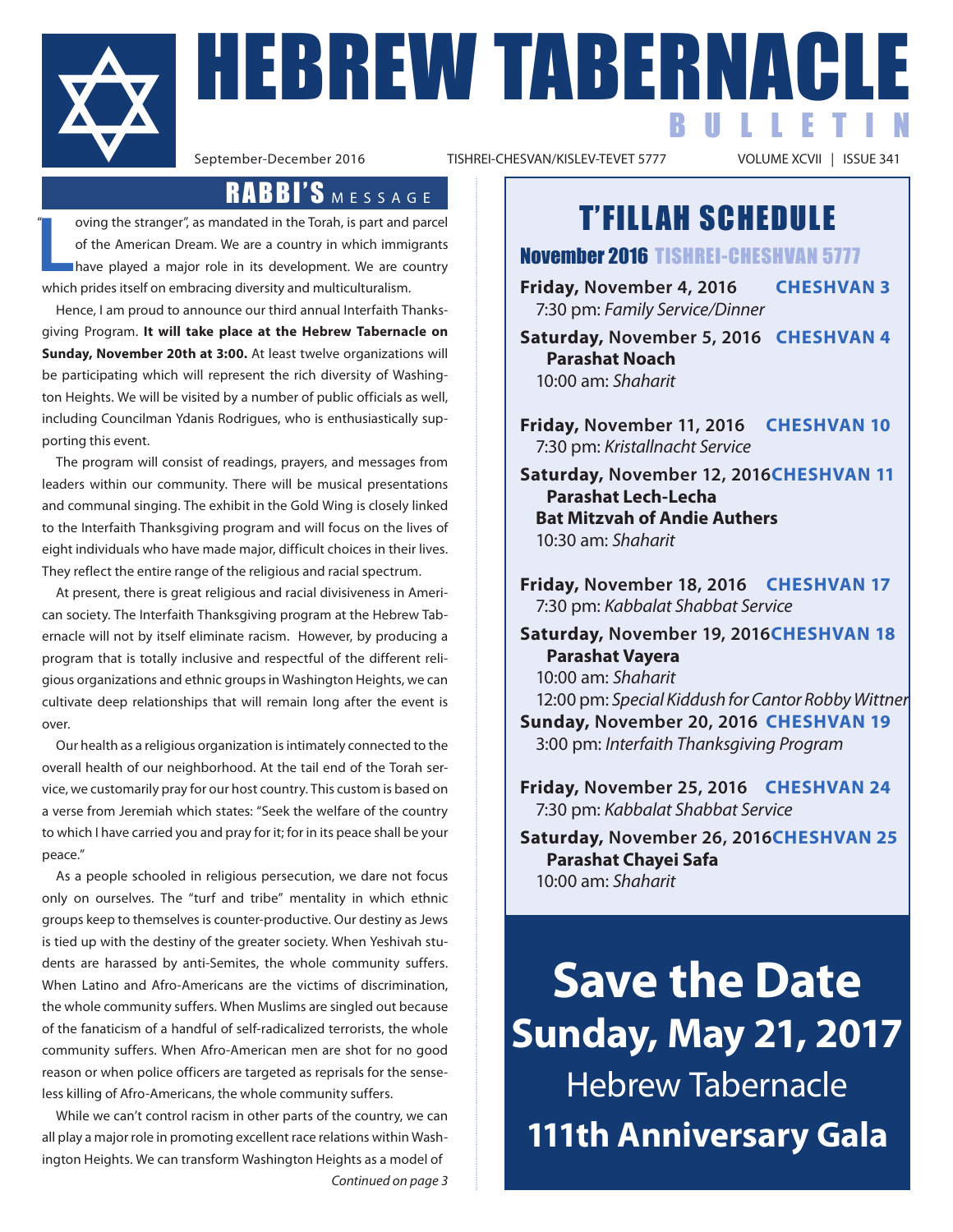

## HEBREW TABERNACLE **CONGREGATION**

*A Liberal Congregation & Progressive Community Center* 

| rebjeff2028@gmail.com                                                                                           |  |
|-----------------------------------------------------------------------------------------------------------------|--|
|                                                                                                                 |  |
| Dr. Robert L. Lehman, z"lRabbi Emeritus                                                                         |  |
| rselig@lycos.com                                                                                                |  |
|                                                                                                                 |  |
| islcsw@aol.com                                                                                                  |  |
|                                                                                                                 |  |
| mkleinnyc@rcn .com                                                                                              |  |
| Rose Ellen Neidish………………………………………Vice President                                                                 |  |
| ren 27@rocketmail.com                                                                                           |  |
|                                                                                                                 |  |
| paulglassman@juno.com                                                                                           |  |
|                                                                                                                 |  |
| Lcytryn@gmail.com                                                                                               |  |
|                                                                                                                 |  |
| dianaddouglas@hotmail.com                                                                                       |  |
|                                                                                                                 |  |
| susan_gellert@yahoo.com                                                                                         |  |
|                                                                                                                 |  |
|                                                                                                                 |  |
| dianaddouglas@hotmail.com                                                                                       |  |
|                                                                                                                 |  |
| rehrenreichusa@nyc.rr.com                                                                                       |  |
|                                                                                                                 |  |
| skhspr@gmail.com                                                                                                |  |
|                                                                                                                 |  |
| htoffice@nyc.rr.com                                                                                             |  |
| David Hirsch                                                                                                    |  |
| htoffice@nyc.rr.com                                                                                             |  |
| 347-843-7111                                                                                                    |  |
| Youth & Family Committee  htoffice@nyc.rr.com                                                                   |  |
| Harriet Bailer, Diana Douglas & Regina gradess GoldWing Curators<br>EHBailer@aol.com;dianaddouglas@hotmail.com; |  |
| ReginaG99@gmail.com                                                                                             |  |
| Web address: www.hebrewtabernacle.org                                                                           |  |

Published bi-monthly by the Hebrew tabernacle of Washington Heights 551 Fort Washington Ave. New York, NY 10033-1908 a member of the union for Reform Judaism

Deadline for inclusion in the January-February Bulletin is December 1st

material received after that date will be held until the March-April 2017 issue. *htoffice@nyc.rr.com*

## 'FILLAH SCHEDULE

### December 2016 KISLEV-TEV

| UGGGIIIUGI ZUTO MIƏLEV-LEVEL Ə <i>iti</i>                                                                                                            |                  |  |
|------------------------------------------------------------------------------------------------------------------------------------------------------|------------------|--|
| Friday, December 2, 2016<br>7:30 pm: Kabbalat Shabbat Services                                                                                       | <b>KISLEV 2</b>  |  |
| Saturday, December 3, 2016<br><b>Parashat Toldot</b><br><b>Bat Mitzvah of Rebecca Hametz Berner</b><br>10:00 am: Shaharit                            | <b>KISLEV 3</b>  |  |
| Friday, December 9, 2016<br>6:30 pm: Family Service/Dinner<br>7:30 pm: Kabbalat Shabbat Services                                                     | <b>KISLEV 9</b>  |  |
| Saturday, December 10, 2016<br><b>Parashat Vayetzei</b><br>10:00 am: Shaharit                                                                        | <b>KISLEV 10</b> |  |
| Friday, December 16, 2016<br>7:30 pm: Kabbalat Shabbat Services                                                                                      | <b>KISLEV 16</b> |  |
| Saturday, December 17, 2016<br><b>Parashat Vayishlach</b><br>10:00 am: Family Friendly Service<br>10:00 am: Shaharit<br>12:00 pm: Study of the Zohar | <b>KISLEV 17</b> |  |
| Friday, December 23, 2016<br>7:30 pm: Kabbalat Shabbat Services                                                                                      | <b>KISLEV 23</b> |  |
| Saturday, December 24, 2016 KISLEV 24<br><b>CHANUKAH: Candle 1</b><br><b>Parashat Vayeshev</b><br>10:00 am: Shaharit                                 |                  |  |
| Friday, December 30, 2016<br><b>CHANUKAH: Candle 7</b><br>7:30 pm: Community Chanukah<br><b>Candle Lighting Service</b>                              | <b>TEVET 1</b>   |  |
| Saturday, December 31, 2016<br><b>CHANUKAH: Candle 8</b><br><b>Parashat Miketz</b><br>10:00 am: Shaharit                                             | <b>TEVET 2</b>   |  |

# THANK YOU!

I can't thank everyone enough for the cards, flowers, telephone calls, text messages, E-mails, and visits to the hospital and home, as well as for offering to prepare meals. My family, the Washington Heights community, Hebrew Tabernacle and Fort Tryon Jewish Center went all out in their support. It all helped through my stay at the hospital and with a speedy recovery. *— Mike Klein*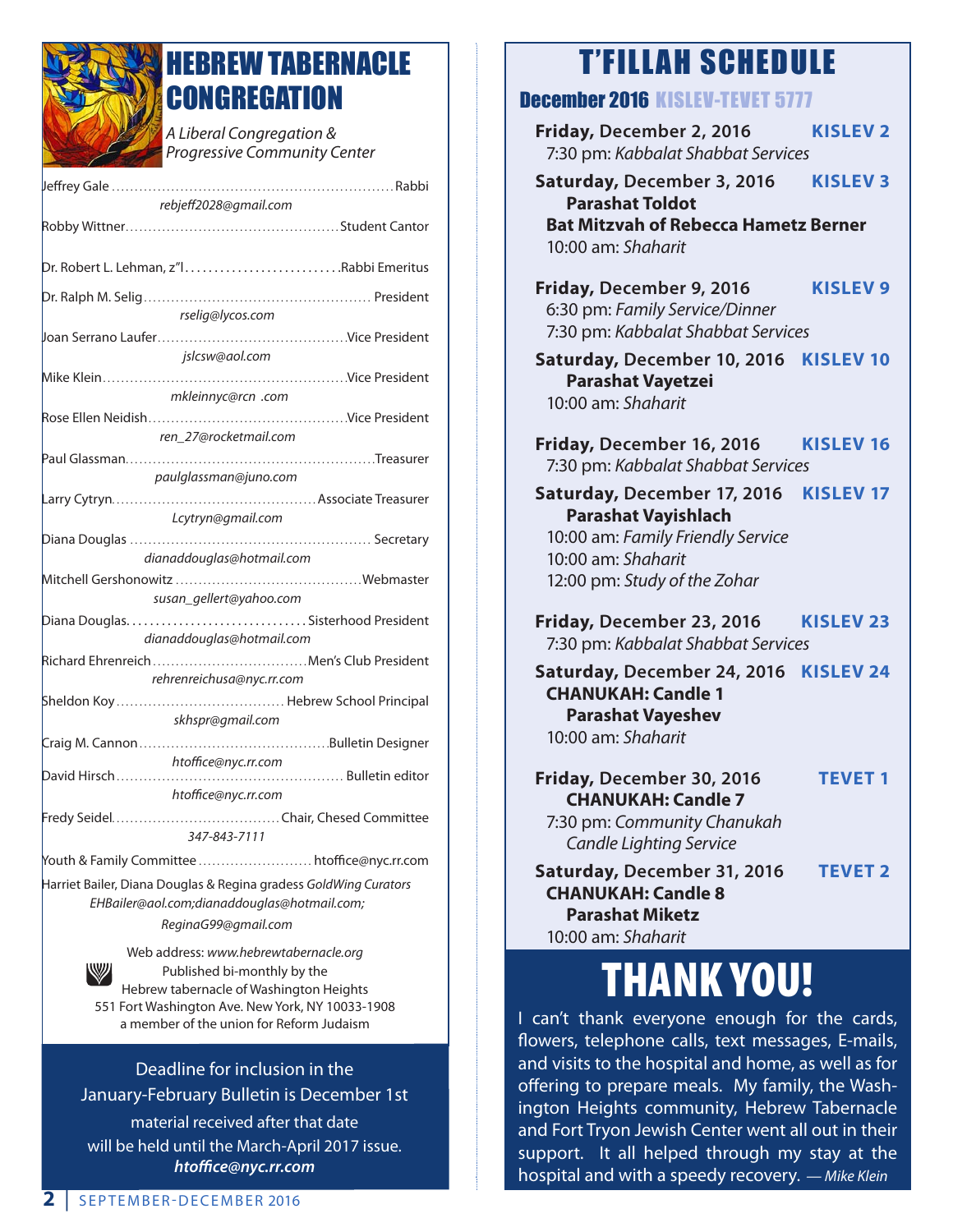#### RABBI'S Message

#### *Continued from page 1*

reconciliation and interfaith cooperation in New York. As our synagogue is just across the street from the highest point in Manhattan, we can literally become a "city on the hill".

Rev. Dr. William Barber, a Protestant minister and political leader from North Carolina, argued at the Democratic National Convention that we are being called like our foremothers and forefathers to be the moral defibrillators of our time. He stated:

 *We must shock this nation with the power of love. We must shock the nation with the power of mercy. We must shock this nation and fight for justice for all. We can't give up on the heart of our democracy, not now, not ever! And while you're fighting, sing that old hymn, "Revive us again, fill each heart with Thy love. May each soul be rekindled with fire from above." Hallelujah! Find the glory.*

Our synagogue is being given a golden opportunity to make a huge difference in Washington Heights. We currently rent our facilities to another local synagogue, to three local churches, and to several secular organizations in our community. We also have connections to groups that are not using our building at this time. Many of these organizations have deep connections within Washington Heights and beyond. All of our current rentals have younger families that can bring renewed energy into our building.

As an outgrowth of these connections, I occasionally participate in monthly unity lunches and network with other professionals in Manhattan, the Bronx, and Westchester County. Most recently, I have been invited to participate in a faith based initiative think tank. The purpose of this group is to examine how we can improve the quality of life in our neighborhood. We hope to examine such issues as police-community relations and the social problems caused by gentrification. We hope to have the occasional meeting at 551 Fort Washington Avenue.

One might legitimately ask, "Why should we be poking our nose into the wider community? Shouldn't we be focusing more of our energies upon meeting the needs of our own members?" The simple answer is that our health as an organization is intimately connected to the overall health of our neighborhood. At the tail end of the Torah service, we customarily pray for our host country. This custom is based on a verse from Jeremiah which states: "Seek the welfare of the country to which I have carried you and pray for it; for in its peace shall be your peace."

As a people schooled in religious persecution, we dare not retreat into "Fort Tabernacle", draw up the mote, hide in our building, and focus only on ourselves. The walls of the synagogue were never intended to shut us off from the world. In fact, Jewish law requires us to worship in a building with windows. As we recite the prayers of our liturgy and ponder the fine ethical principles that flow from them, we should be able to look outside and see the pain which exists in the world. The "tribe and turf" mentality, which characterized multicultural life in New York in previous decades, is no longer an option. Our destiny as Jews is tied up with the destiny of the greater society. If we turn a blind eye towards the community around us, we do so at our peril.

Outreach to the wider community is part of the Hebrew Tabernacle DNA. Several decades ago, our synagogue collected money for families victimized by the fire at the Triangle Shirt Company. Our long time spiritual leader, Rabbi Robert Lehman, marched with Dr. Martin Luther King in 1964. Our facility on 161<sup>st</sup> St. also opened its doors to outside organizations. Some Beth Am members had a formidable history of working with our Dominican neighbors.

I eagerly look forward to our Interfaith Thanksgiving program which will take place at our synagogue on Sunday, November 22<sup>nd</sup> at 3:00 P.M. At least six organizations will be represented and the program will be even more inclusive than it was last year.It will include prayers in English, Spanish, and Hebrew. Ten volunteers, who give their bodies and souls to their respective communities, will light candles and be honored. There will be an interfaith band and we will witness the singing and dancing of children.

Interfaith Thanksgiving is being propelled by a diverse group of clergy who respect and care for each other and represents a watershed in multicultural relations in Washington Heights. What could be more heartwarming than several hundred people of different races and religions joining hands in fellowship and singing with one voice, "We Gather Together".

No one person or group of people can put an end to racism, violence, and inequality. However, all of us have the opportunity and the ability to create an "alternative universe" in our local neighborhood. We can create a model of interfaith and interracial cooperation that can be emulated in other parts of Manhattan. In our efforts to spread love and to create a better world lies the secret of redemption.



Dear Hebrew Tabernacle Members,

You are receiving this edition of the Bulletin as a hard copy since an overwhelming number of members have expressed the opinion that they would prefer it in that format. All future copies of the Bulletin will be sent to you in the mail, unless you contact David in the office to opt out and choose to receive an electronic version. If you'd like to receive hard copies of the Bulletin, we ask that you subscribe by sending a \$5 contribution to The Bulletin Fund. We also ask that you consider contributing to The Hebrew School Scholarship Fund and The Senior Citizens Support Fund. Please make checks out to Hebrew Tabernacle and write the name of the Fund in the Memo Line. *Thanks for your support!!*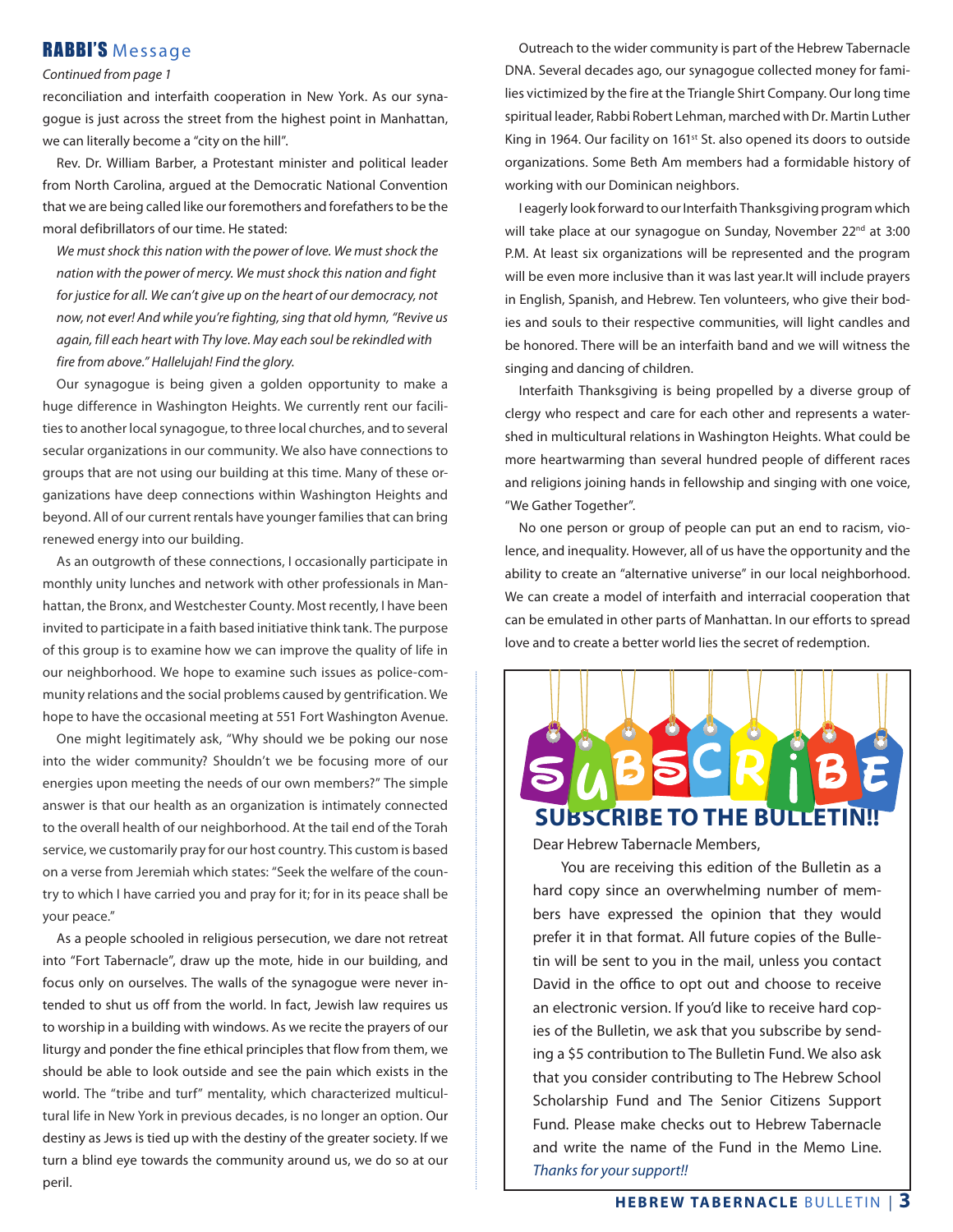### **WE GRATEFULLY ACKNOWLEDGE THESE RECENT CONTRIBUTIONS:**

#### **CLERGY ASSIST FUND**

*received a donation from…*

#### **GENERAL FUND**

*received a donation from…* Jeanne Akerkar In memory of the Yahrzeit of Klara Oppenheimer Mrs. Harriet Bailer General Fund Donation Andrew & Paula Loscocco DaSilva **In the Contract Contract Andrew & Paula** Loscocco DaSilva Marion & James Friedberge Hermine **In memory of Hannah Eisner** Donald J. Isler **In memory of Margot Hochberger**  Peter Kohlmann General Fund Donation Edith Rosenbaum **In memory of our Hannah Eisner** Joseph Schueller In memory of Alfred Schueller

Hebrew Tabernacle Sisterhood **Assists to cover clergy payroll costs** - October 2016

 $\left( \left. \frac{1}{2} \right) \sqrt{\pi N} \right)$ 

Mrs. Harriet Bailer **In memory of the Yahrzeit of Abraham Greenberg**  Jeff & Marjorie Bauml In memory of the Yahrzeit of Anton Bauml Jerry & Ellen Bergman In memory of the Yahrzeits of Ilse and Ernest Bergman Rochelle Cohen **In memory of our dearly departed Kathe Jonas** Bernard R. Crystal **In memory of the Yahrzeit of Sylvia Crystal** Andrew & Paula Loscocco DaSilva **In memory of the Yahrzeit of Loscocco**  Leslie Deman In memory of the Yahrzeits of Richard and Paula Deman Mitchell Gershonowitz & Susan Gellert In memory of the Yahrzeit of Maya Altshuler Gestely, Georgette & Teifer, Hermann In memory of the Yahrzeit of Emery Gestely Barbara Gonzo **In memory of the Yahrzeit of Sarah Dlugatch** Mark & Rita Hamburgh **In memory of the Yahrzeit of Arthur Berg**  Ingrid Hirsch In memory of the Yahrzeit of Gertrude & Martin Hirsch Michael & Ellen Hoffman **In memory of the Yahrzeit of Gerda Ruwalski** Donald J. Isler **In memory of the Yahrzeit of Berta Kuba** Kathe Jonas **In memory of the Yahrzeit of Paul Gottschalk**  Harry & Ellen Nakhnikian Reis In memory of the Yahrzeit of Gustav Reis Rita Rosenthal In memory of the Yahrzeit of Walter Rosenthal Werner & Audrie Rothschild **In memory of the Yahrzeit of Dr. Siegmund Rothschild**  Vera Selig In honor of Ralph Selig's Rosh Hashanah's Allyahs Larry & Janice Stolzenberg **In memory of the Yahrzeit of Ruth Jost**  Ursula Strauss In memory of the Yahrzeits of Paul Kohlmann and Paul Strauss

Gary Thalheimer **In the Levine's Bar Mitzvah** In honor of Daniel Levine's Bar Mitzvah

Miriam & Desma Holcomb Frank Hebrew School Scholarship Fund: In honor of Daniel Levine's Bar Mitzvah

#### **HEBREW HIGH SCHOOL SCHOLARSHIP FUND**

*received a donation from…*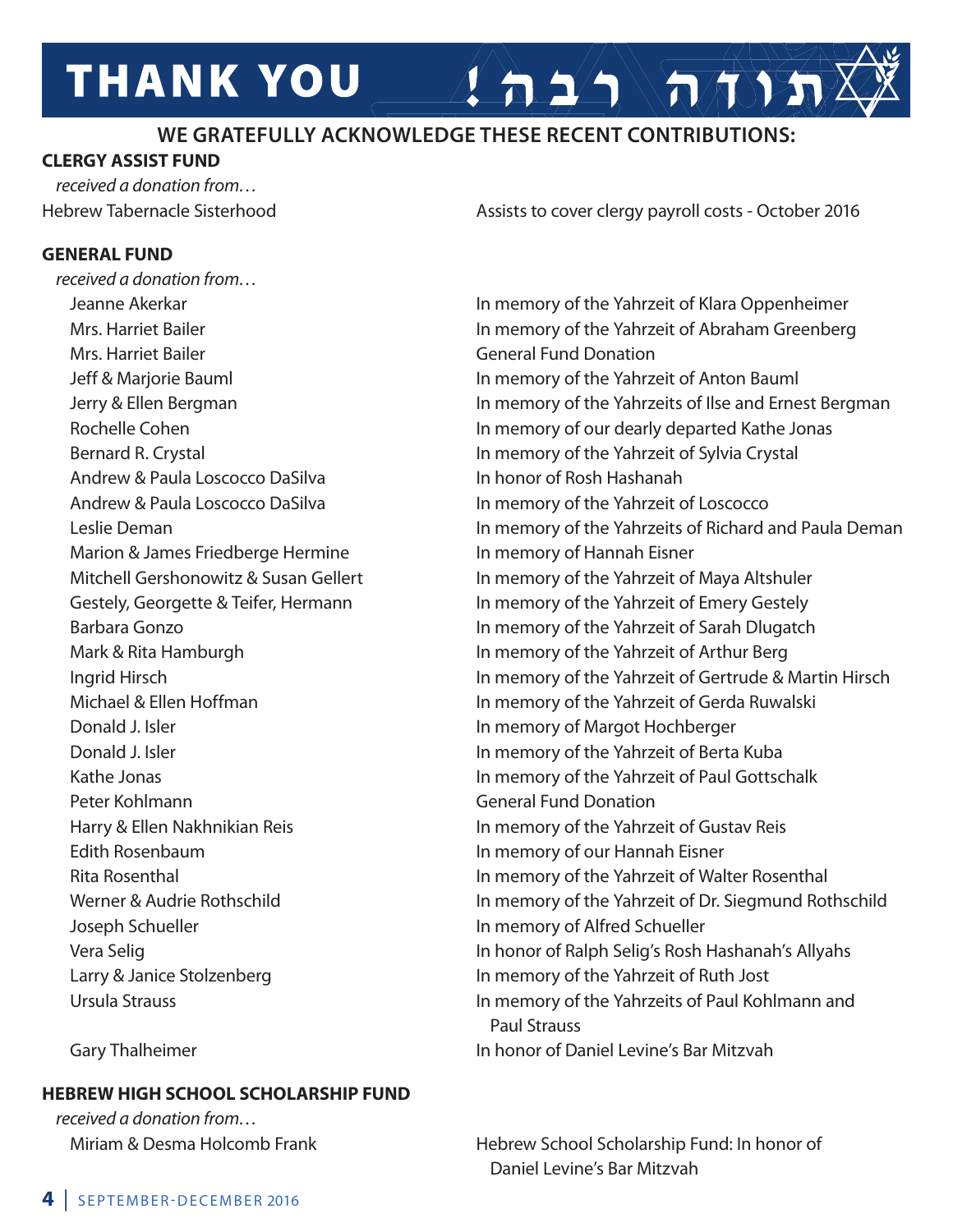#### **KIDDUSH ONEG FUND**

*received a donation from…* Lana Glaz

#### **TOT SHABBAT PROGRAM FUND**

*received a donation from...*

#### **KOL NIDRE/YISKOR HOLIDAY FUND**

*received a donation from...* Laura Altschuler Note and Altschuler Constanting Management Constanting Kol Nidre / Yiskor Donations Harold & Ruth Austern Kol Nidre / Yiskor Donations Jeff & Marjorie Bauml **Kol Nidre / Yiskor Donations** Muriel Beer **Yiskor Donation** Leonard Cooper The Cooper Cooper Cooper Cooper Assessment Cooperations and Kol Nidre Donations Bernard R. Crystal **Kol Nidre / Yiskor Donations** Kol Nidre / Yiskor Donations Andrew & Paula Loscocco DaSilva Kol Nidre / Yiskor Donations Arthur Eisner Kol Nidre / Yiskor Donations Miriam & Desma Holcomb Frank The Collection Control Kol Nidre / Yiskor Donations Edith Strauss Goldsmith **Edition** Kol Nidre / Yiskor Donations Mark & Rita Hamburgh **Kol Nidre / Yiskor Donations** Kol Nidre / Yiskor Donations Rashel Hochstadt Yiskor Donation Michael & Melanie Klein Kol Nidre Donation Michael & Melanie Klein **Yiskor Donation** Susan Kohlmann **Kollandia Kol Nidre / Yiskor Donations** Sharon Lehman **Kol Nidre / Yiskor Donations** Eve Leopold **Eve Leopold Kol Nidre / Yiskor Donations** Rita Leopold **Kol Nidre / Yiskor Donations** Kol Nidre / Yiskor Donations Laurie R. Mullen Kol Nidre Donation Liselotte Rosler Kol Nidre / Yiskor Donations Werner & Audrie Rothschild Viskor Donation Ralph Selig Kol Nidre / Yiskor Donations Rona Stein **Kollah Kol Nidre / Yiskor Donations** Lt. Col. Walter & Mrs. Anita Stern Kull Collection Collection Kol Nidre / Yiskor Donations Margot K. Stern Kol Nidre / Yiskor Donations Gary Thalheimer **Kol Nidre / Yiskor Donations** Kol Nidre / Yiskor Donations Kurt & Anita Vooss **Kol Nidre / Yiskor Donations** Kol Nidre / Yiskor Donations Susan Weiner Kol Nidre / Yiskor Donations Ruth Wertheimer Theorem 2008 Services and Muslim Viskor Donation

Sheldon Koy **Tot Shabbat Program Donation 9/16** Sheldon Koy **The Community Community** Tot Shabbat Program Donation 10/14

 $\left( \frac{1}{n} \sum_{i=1}^{n} \sqrt{n} \sqrt{n} \right)$ 

Dr. Ruth Wertheimer The Collection of the Kol Nidre / Yiskor Donations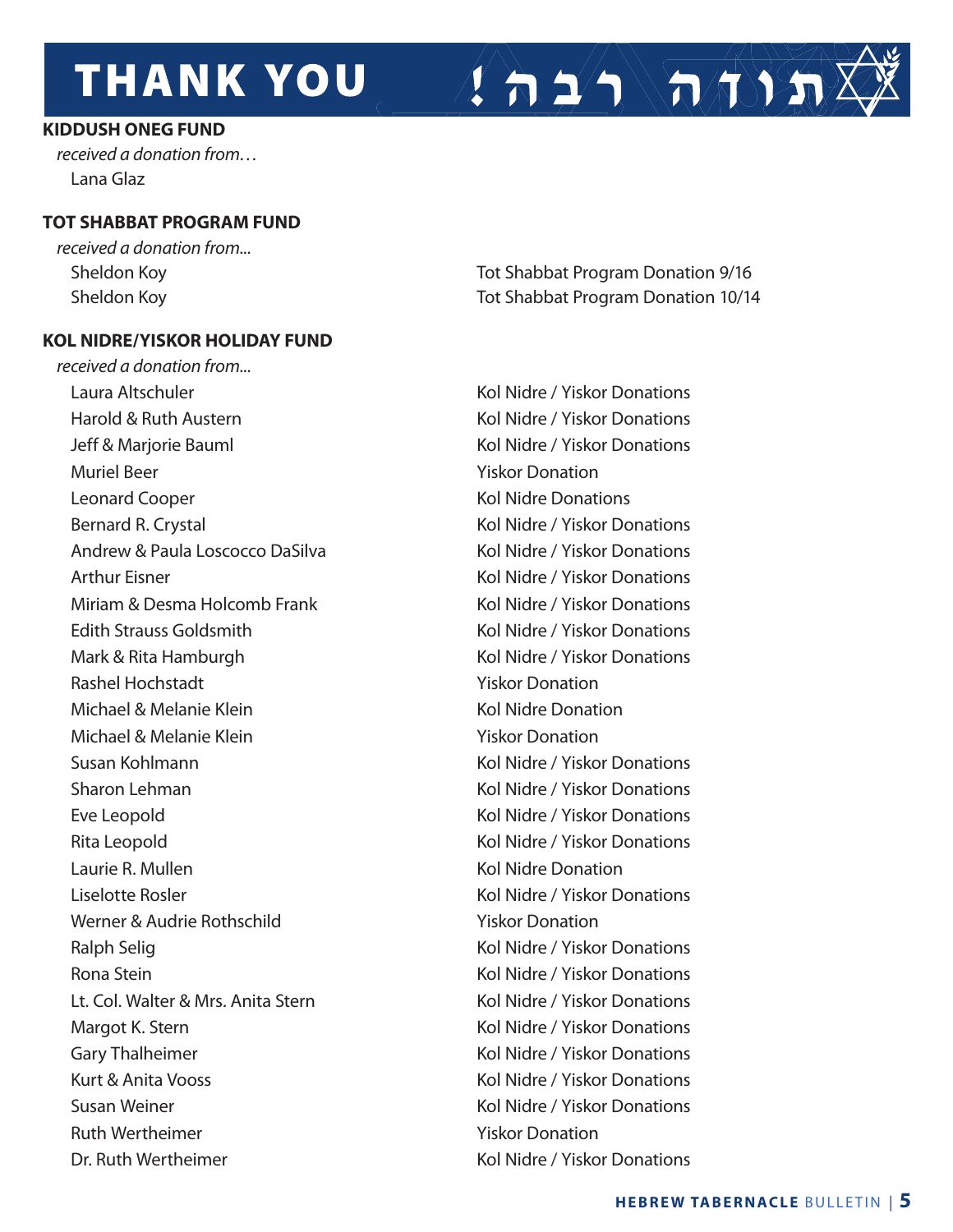### **WE GRATEFULLY ACKNOWLEDGE THESE RECENT CONTRIBUTIONS:**

#### **CLERGY ASSIST FUND**

*received a donation from…*

#### **GENERAL FUND**

*received a donation from…*

Linda C. Hirsch & Frank Moshman General Fund Donation Elizabeth M. Kohen General Fund Donation

Hebrew Tabernacle Sisterhood **Assists to cover clergy payroll costs - November 2016** 

 $2 \Delta 2 \Delta \tan 3 \pi$ 

Laura Altschuler **In memory of the Yahrzeit of William Altschuler**  In memory of our dearly departed Hannah Eisner Mrs. Harriet Bailer **In Mars.** In memory of Hannah Eisner Bella Y. Bankoff **In the U. A. S. A. S. A. S. A. S. A. S. A. S. A. S. A. S. A. S. A. S. A. S. A. S. A. S. A. S. A.** S. A. S. A. S. A. S. A. S. A. S. A. S. A. S. A. S. A. S. A. S. A. S. A. S. A. S. A. S. A. S. A. S. A. S. A Jeff & Marjorie Bauml In memory of the Yahrzeit of Elsa Bauml Hilda Blum In memory of the Yahrzeit of Gary Blum Helen Blumenthal **In memory of the Yahrzeits of Daniel McCracken and**  Ruth Pierson DOBBS FERRY PTSA **In honor of Freddy K. Seidel to the Stair Climber Project**  Charles & Lilli Friedman In memory of the Yahrzeit of Arthur Friedman Barry & Irene Gilbert **In memory of the Yahrzeit of Ella Maier** Ruth & G. Eugene Gottlieb **In memory of the 20th Yahrzeit of beloved Aunt**  Dr. Grete Teutsch Norman Ellen Gross In memory of the Yahrzeit of Walter Gross Helga R. Gutmann **In memory of the Yahrzeit of Max Gutmann** Clifford & Susan Hamburger **In memory of the Yahrzeit of Eugene Hamburger** Mark & Rita Hamburgh **In memory of the Yahrzeit of Max Hamburgh**  In honor of Charles Friedman's 90th birthday Jean A. Hasslinger In memory of Madeleine Secunda Henry Kirchheimer In memory of the Yahrzeit of Louis Kirchheimer Ellen Kracko In memory of the Yahrzeit of Else Redelmeier Sharon Lehman **In memory of the Yahrzeits of Joseph W. Tucker and**  Toni Lehman Gary & Susan Loewenberg **In memory of the Yahrzeit of Elizabeth Loewenberg** Mark Meyer **In memory of the Yahrzeit of Paul Meyer** In memory of the Yahrzeit of Paul Meyer Hannelore Noe In memory of the Yahrzeit of Martha Militzer Rita Rosenthal **In memory of the Yahrzeit of Peter Rosenthal**  Edward Schachter In memory of the Yahrzeit of Max Schachter Charles & Michelle Ores Schorin In honor of Daniel Levine's Bar Mitzvah (son of Mark Levine) Vera Strauss In memory of the Yahrzeit of Otto Strauss Gary Thalheimer **In memory of the Yahrzeits of Margaret Neumann and**  Hilda Grau In memory of the Yahrzeit of Auguste Thalheimer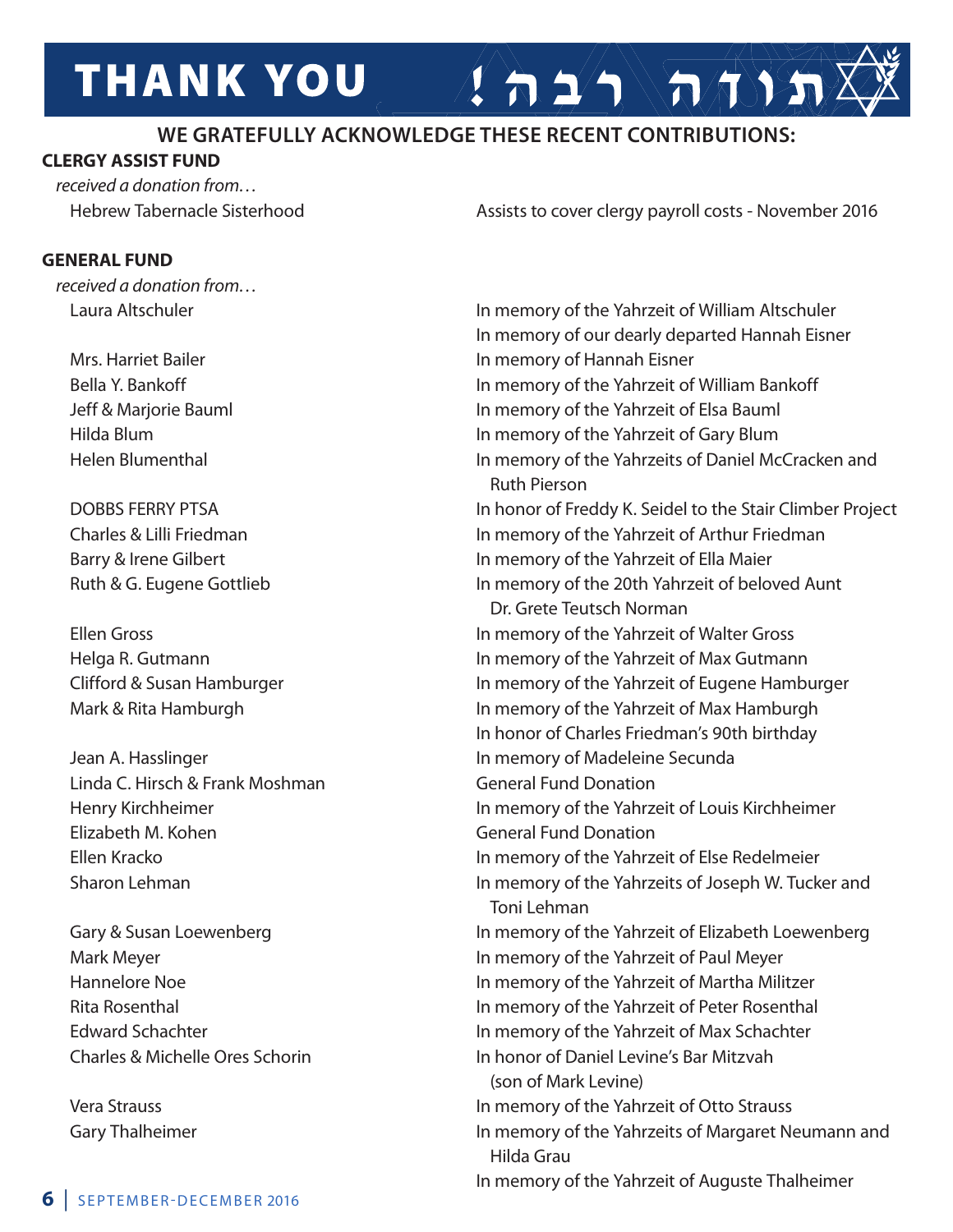Mary E. Wohlgemuth **In memory of Medeleine Secunda** 

#### **KIDDUSH/ONEG FUND**

*received a donation from…*

#### **PRAYER BOOK FUND**

*received a donation from…*

#### **TOT SHABBAT FUND**

*received a donation from…*

#### **YOUTH AND FAMILY FUND**

*received a donation from…*

Vicki Tobar **In memory of the Yahrzeit of Elisabeth Tobar** In memory of the Yahrzeit of Elisabeth Tobar Katie Toskaner **In memory of our dearly departed Madeline Secunda** Kurt & Anita Vooss **In memory of the Yahrzeit of Clementine Vooss** Ruth Wertheimer **In memory of the Yahrzeit of Allen Kalfus** Gwynne H. Wohlgemuth **In memory of the Yahrzeit of Arnold A. Secunda** Marion Wollmeringer **In memory of the Yahrzeit of Robert & Friedel** Wollmeringer

 $\lim_{n \to \infty}$ 

Randolph & Ivymarie Wohlgemuth In memory of our dearly departed Madeleine Secunda Eva Zirkl In memory of the Yahrzeit of Ernest Zirkl In memory of the Yahrzeit of Katie Heilbronn

Gary Thalheimer **Kiddush/Oneg Fund : In Honor of our new student** cantor and the contract of the contract of the contract of the contract of the contract of the contract of the

Michael & Melanie Klein Mishkan T'filah Fund - our new prayer books: In memory of Henry and Phyllis Taylor

Various **Various** Tot Shabbat Program Fund from Playgroup 7/18/16 Various Tot Shabbat Program Fund from Playgroup 7/25/16

Miriam & Desma Holcomb Frank Donation to Youth + Family Fund